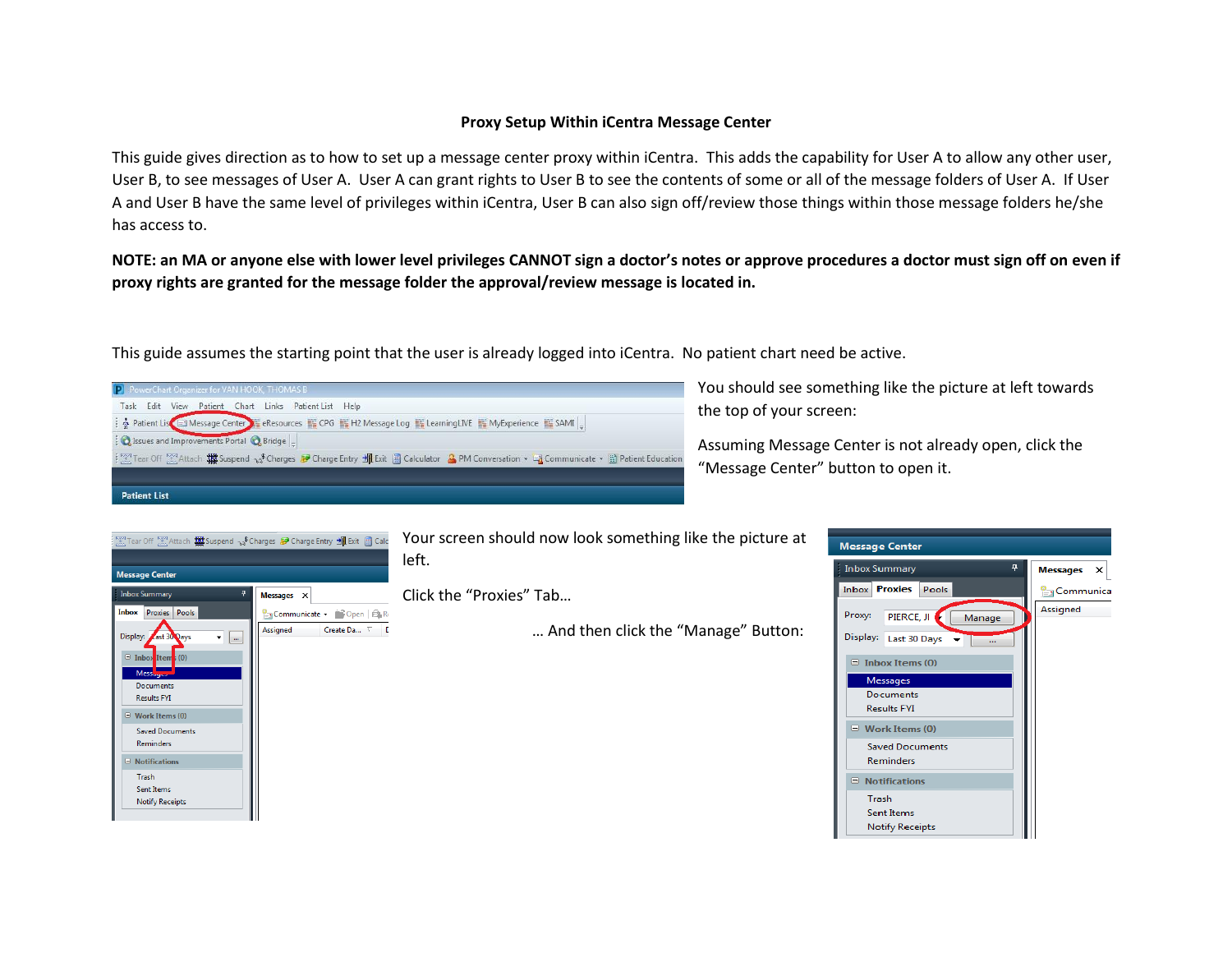|                     | <b>EX</b> Setup for VAN HOOK, THOMAS B |     |        |                                                                                         |  |
|---------------------|----------------------------------------|-----|--------|-----------------------------------------------------------------------------------------|--|
|                     |                                        |     |        | Configuration   Behavior Prefs   Manage Pools   Manage Proxy   FYI Result Subscriptions |  |
| $\frac{1}{2}$ Given |                                        |     |        |                                                                                         |  |
| Proxies Given by Me |                                        |     |        |                                                                                         |  |
|                     | User Begin Date End Date               |     |        |                                                                                         |  |
|                     |                                        |     |        |                                                                                         |  |
|                     |                                        |     |        |                                                                                         |  |
|                     |                                        |     |        |                                                                                         |  |
|                     |                                        |     |        |                                                                                         |  |
|                     |                                        |     |        |                                                                                         |  |
|                     |                                        |     |        |                                                                                         |  |
|                     |                                        |     |        |                                                                                         |  |
|                     |                                        |     |        |                                                                                         |  |
|                     |                                        |     |        |                                                                                         |  |
|                     |                                        |     |        |                                                                                         |  |
|                     |                                        |     |        |                                                                                         |  |
|                     |                                        |     |        |                                                                                         |  |
|                     |                                        |     |        |                                                                                         |  |
|                     |                                        |     |        |                                                                                         |  |
|                     |                                        |     |        |                                                                                         |  |
|                     |                                        |     |        |                                                                                         |  |
| 2                   |                                        |     |        |                                                                                         |  |
|                     |                                        |     |        |                                                                                         |  |
|                     |                                        |     |        |                                                                                         |  |
|                     |                                        |     | e,     |                                                                                         |  |
| etails              |                                        | Add | Remove |                                                                                         |  |
|                     |                                        |     |        |                                                                                         |  |
| Given Received      |                                        |     |        |                                                                                         |  |
|                     |                                        |     |        |                                                                                         |  |
|                     |                                        |     |        |                                                                                         |  |

Follow sequentially the red text in the screenshot at right.  $\rightarrow$ 

| Mew Given Proxy                                                                                                                                                      |                                                                                                                                                                                                                                                                                                                                                              |                                                                                         |
|----------------------------------------------------------------------------------------------------------------------------------------------------------------------|--------------------------------------------------------------------------------------------------------------------------------------------------------------------------------------------------------------------------------------------------------------------------------------------------------------------------------------------------------------|-----------------------------------------------------------------------------------------|
| User                                                                                                                                                                 | Available Items                                                                                                                                                                                                                                                                                                                                              | Granted Items                                                                           |
| $\begin{array}{ c c c }\hline \mathbf{A} & \mathbf{B} & \mathbb{R} \\\hline \end{array}$ in box hems<br>CERNER, CERNER                                               |                                                                                                                                                                                                                                                                                                                                                              |                                                                                         |
| <b>Additional Users</b><br><b>Begin Date</b><br>$\frac{\pi}{2}$ = 1530<br>÷<br>03/10/2016<br>End Date<br>$\frac{\pi}{2}$ = 150<br>$\frac{1}{\sqrt{2}}$<br>04/10/2016 | Messages<br>Consumer Messages<br>General Messages<br>eRx Routing Errors<br>Secure Messages<br>Documents<br>- Forwarded Documents<br>- Forwarded Documents to Review<br>- Forwarded Documents to Sign<br>- Review<br>- Letters to Print<br>Results FYI<br>Abnormal<br>Citical<br>Normal<br>-Other<br>Work Items<br><b>Reminders</b><br><b>Saued Documents</b> | Grant All ->><br>Grant-><br><- Revoke<br><<- Revoke All<br>٠<br>Accept & Next<br>Cancel |
|                                                                                                                                                                      |                                                                                                                                                                                                                                                                                                                                                              | <b>OK</b><br>Cancel                                                                     |

You should now see this.

- **1** Select "Manage Proxy" Tab
- **2** Select "Given" Tab
- **3** Click the "Add" Button

| Given                                          |                        |                              |                |                                                 |                               |
|------------------------------------------------|------------------------|------------------------------|----------------|-------------------------------------------------|-------------------------------|
| Proxies Given by Me                            |                        |                              |                | <b>Proxies Taken from Me</b>                    |                               |
| User Begin Date End Date                       |                        |                              |                |                                                 | فبخالصه المفتح وتستحا المستلف |
|                                                |                        | <b>Provider Selection</b>    |                |                                                 | $\Box$ $\Box$ $\bm{x}$        |
|                                                |                        | Last Name:                   | First Name:    | Suffic                                          | Search                        |
|                                                |                        | cerner                       | cemer          |                                                 | New Provider                  |
|                                                | Title:                 |                              | Alias:         | Alias Type:                                     | <b>Preview</b>                |
| Add<br><b>Details</b><br>Remove                |                        |                              | $\cdot$        |                                                 | Clear                         |
|                                                |                        | Username:                    | з              |                                                 |                               |
| Given Received                                 |                        |                              |                | Perform                                         |                               |
| New Given Proxy                                |                        | Limit by group               |                | addition al data filtering                      |                               |
| User                                           | Available I            | Limit by organization        |                | filtering asdata filtering                      |                               |
| <b>CERNER CERNER</b><br>фħ                     | <b>Inbox</b> Ite       | <b>El Limit by position</b>  |                | needed from the                                 |                               |
| <b>Additional Users</b>                        | Mess                   | Limit by relationship        |                | options within                                  |                               |
| Type a name in this field:                     | с                      |                              |                | this window.                                    |                               |
|                                                | e                      | View physicians only<br>Name | Aliases        | Positions                                       | Username<br>Servic            |
| LAST NAME, FIRST NAME                          | -Si<br>Docu            | <b>CERNER, CERN.</b>         |                | DRA                                             | <b>ICERNER</b>                |
|                                                | F                      |                              |                | 4 Click to select the desired name from the     |                               |
|                                                | F<br>F                 |                              |                | list of matching names (there might only be one |                               |
| Then click the binoculars                      | R                      | listed)                      |                |                                                 |                               |
| And this window                                |                        |                              |                |                                                 | 5 Then click "OK"             |
|                                                | <b>Resul</b>           |                              | $\overline{m}$ |                                                 |                               |
| <b>Begin Date</b><br>will appear<br>03/10/2016 |                        |                              |                | $\sqrt{2}$                                      |                               |
| ÷<br>족<br>1530<br><b>End Date</b>              |                        |                              |                | OK.                                             | Cancel                        |
| $\frac{1}{x}$<br>÷<br>04/10/2016<br>1530       | <b>Work Ite</b>        |                              |                |                                                 |                               |
|                                                | <b>Reminders</b>       |                              |                |                                                 |                               |
|                                                | <b>Saved Documents</b> |                              |                |                                                 |                               |

In the red highlighted box at left are all available message folders. Click to highlight any and all message folders you wish to grant proxy rights for. Then click the "Grant  $\rightarrow$ " button. This adds the selected item(s) to the "Granted Items" list.

Alternatively, you can choose "Grant All  $\rightarrow$  >" if you would like to grant proxy rights for all message folders.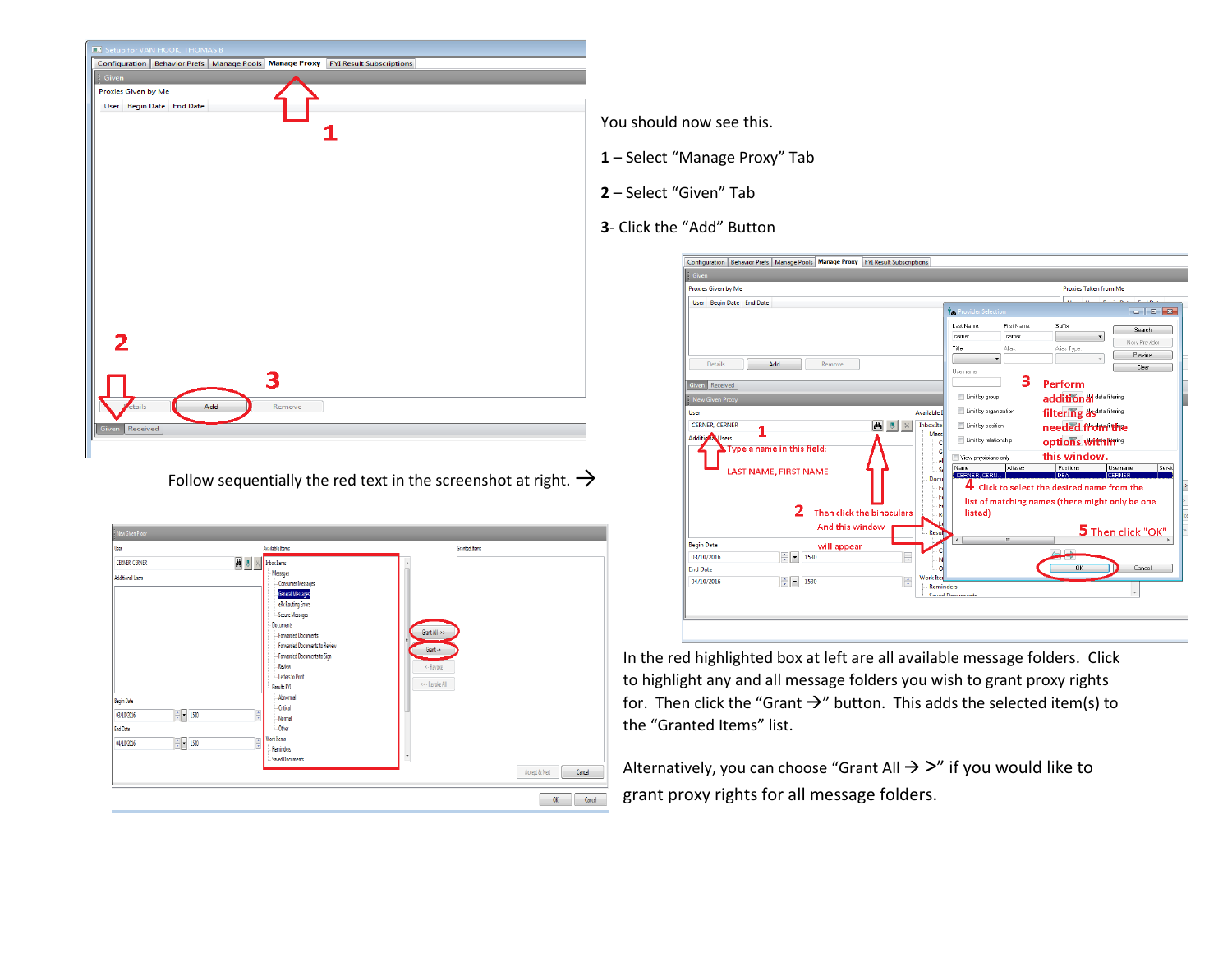